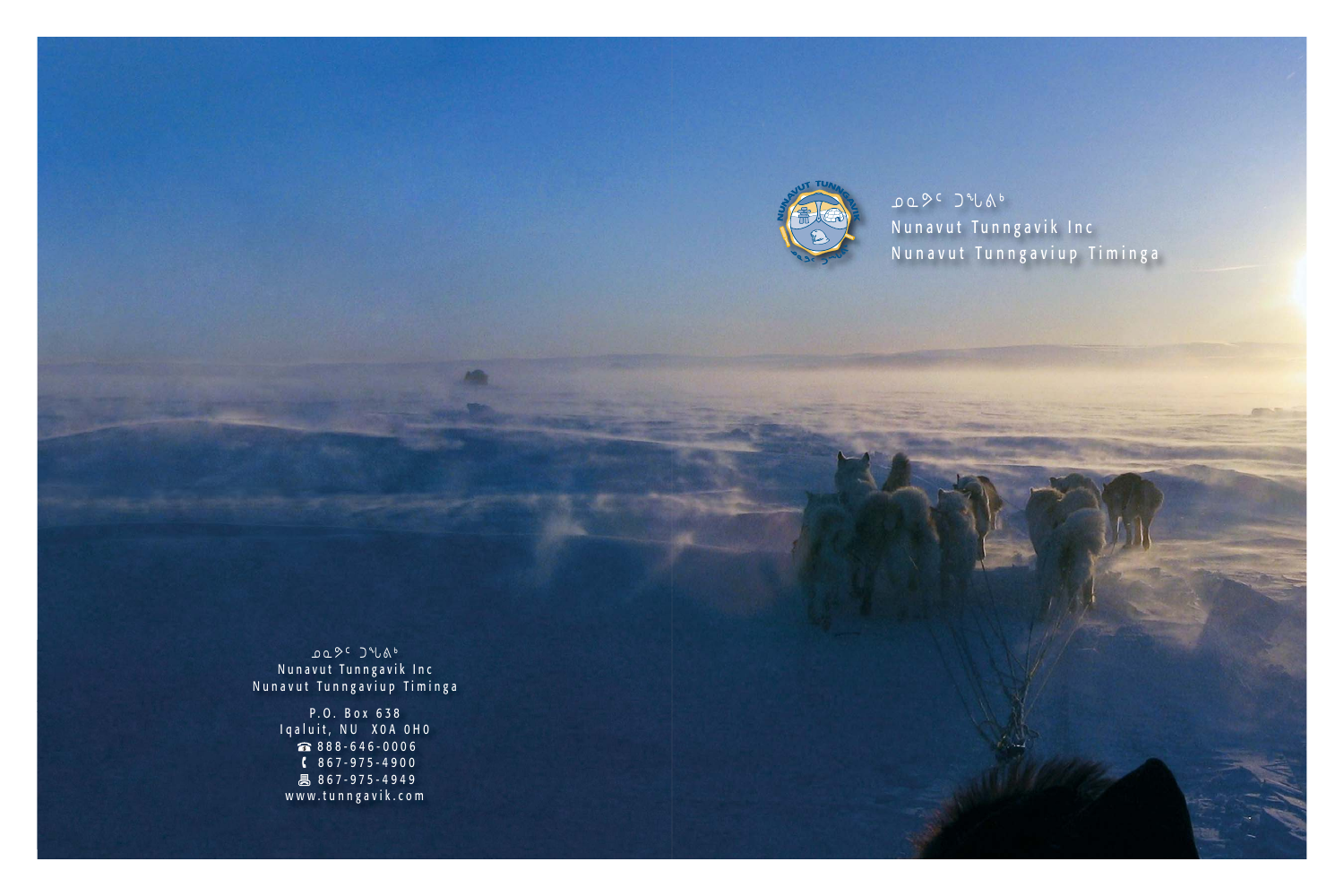Nunavut means our land in the Inuit language. Nunavut is the homeland of Inuit in Canada's Eastern Arctic, and is the newest territory in Canada.

The political movement which led to the formation of Nunavut began with the Committee for Original Peoples Entitlement (COPE) and the foundation of Inuit Tapirisat of Canada in 1971. In 1979, the Federal Court of Canada, in the Baker Lake case, recognized the existence of Aboriginal Title in Nunavut. In June, 1993, the *Nunavut Land Claims Agreement* (NLCA) was ratified in a Nunavut-wide Inuit vote and subsequently by Canadian Parliament. The NLCA is the largest comprehensive land claim settlement ever reached between a state and Aboriginal Peoples anywhere in the world, and through it, Nunavut Inuit have begun to take their rightful place in Canada.

#### ᐱᒋᐊᕈᑎᒋᓯᒪᔭᖓ ᐊᒻᒪᓗ ᑐᑭᓯᑎᑦᑎ ᒋᐊᕈᑎ **Q△←**←∩ **P**bd<sup>ª</sup>L<sup>ª</sup>LC

**LOL<sup>SC</sup> ጋ**ቦ<sup>ና</sup>ኮ<sup>ና</sup>ኮጋ<sup>ና</sup> ወቧ<sup>ና</sup>ኮና ጎቦች ልጋልና ᐅᖃᐅᓯᖓᑦᑎᒍᑦ. ᓄᓇᕗᑦ ᓄᓇᖁᑎᒋᔭᐅᔪᖅ ᐃᓄᖕᓄᑦ <del></del> Ხ௳՟Ხ௳՟՟՟՟՟՟՟՟՟՟՟՟՟՟՟՟՟՟՟՟՟՟՟՟՟՟՟՟՟՟՟ ᓄᓇᑖᖑᓯᒪᔪᓂᒃ ᑲᓇᑕᒥ.

 $\mathcal{L}$ ଟା ଦେ ውሳ<sup>ር</sup> ለቦረንር�� ‹‹የ ኣጭበር�� ৷ **" DQ& ∧Ր∢⊂D**®™ bՈLAS ¿⊌Q ∆DДС ∧לº ברישיף 1540 ל-150 (COPE) מ ᓴᖅᑭᑎᑕᐅᑎᓪᓗᒋᑦ ᐃᓄᐃᑦ ᑕᐱᕇᒃᓴᒃᑯᒃ ᑲᓇᑕᒥ 1971-Г. 1979-Г, Д<sup>сь</sup>ь<sup>сь</sup> ДДА<sup>с</sup>-Чарас ЬаСГ, SbLσΩ√dd Acn√Jdde Acn→



" 00°66'% 1 Responsive Catalogy Catalogy Catalogy Catalogy Catalogy Catalogy Catalogy Catalogy Catalogy Catalogy 1993-ᒥ, *ᓄᓇᕗᒥ ᓄᓇᑖᕐᓂᕐᒧᑦ ᐊᖏᕈᑎᓕᐊᖅ* **JPJPC** ᓂᕈᐊᕐᓂᖃᖅᑎᓪᓗᒋᑦ ᐊᒻᒪᓗ ᑕᐃᑲᓐᖓᑦ ᑲᓇᑕᐅᑉ LCLCPSA4VVV. 00PF 00C505JC **I I** م<del>ەن دەن كە<sup>مە</sup>رە بەر</del>ەھەت بەر <u></u>∆൧<sup>ᢌ</sup>Ր⊂∆σĊჼะץLϤՈ∢ϲჼ ൧൨<sup>൭൳</sup> ൧<sup>൳ൄ</sup>ഄഀഀഄ൞ൄ൞൳഻ഽഺൎഄഀ <u> </u> AU ANS CON ON A CHACHO

# History and **Overview**

Nunavut Tunngavik Inc. (NTI) is the organization that represents Inuit under the NLCA. NTI's mission is to foster Inuit economic, social and cultural well-being through the implementation of the Nunavut Land Claims Agreement. NTI implements Inuit obligations in the NLCA, and ensures that other parties to the NLCA meet their obligations. NTI's predecessor, Tungavik Federation of Nunavut (TFN), signed the historic 1993 NLCA with the Government of Canada.

NTI is governed by a Board of Directors elected by Nunavut Inuit who are 16 years of age and older. Three members of NTI's 10-member Board of Directors are executive officers of NTI. Six members are nominated by Regional Inuit Associa-

ᐊᖏᕈᑎᓕᐊᒃᑯᑦ. ᓄᓇᕗᑦ ᑐᓐᖓᕕᒃᑯᑦ ᑎᒥᖓ **JŚL**SbSDS SUSPENDRE ₽҇ҨϷϞϞϧͻϽͶϧʹϧʹϹϘͺϓϘͼϘͼ IL CHU°S AN CHU אב <sup>א</sup>יב ייבי ωΩĊ<sup>ҫ</sup>σ<sup>ε</sup>J<sup>c</sup> ∢ºՐʔՈ⊂≮odˤ. ∢Ľ⊇ ∢ץºՐ ∧⊂ሲ<sup>6</sup>Ⴆርኦל שפשר שפכ<sup>י</sup>פין ל״ף ∩G√dd JcC **LOL<sup>OC</sup> J<sup>an</sup>UAbd<sup>c</sup> NF<sup>4</sup>UC 10cnLD<sup>5b</sup>C<sup>n</sup>U,** <sup>Jes</sup>late DQ& (TFN), ANCACASE ∧⊂∩√V/Lo^ل0 >>> 2010 1993-ᓄᓇᕗᒥ ᓄᓇᑖᕐᓂᕐᒧᑦ ᐊᖏᕈᑎᓕᐊᕐᒥ ᐊᑎᓕᐅᖃᑎ - ∩⊂∩⊂∩∩⊆ ∪⊄

**JOL<sup>9</sup> € J<sup>an</sup>Uand** ∩Г<sup>n</sup>U ∢DCCD ᑲᑎᒪᔨᓄᑦ ᓂᕈᐊᖅᑕᐅᓯᒪᔪᓄᑦ ᓄᓇᕗᒥᐅᑦ ᐃᓄᖁ - ∩ºՐº 0º DPD⊂º 0º 16-0º DºJC 0º - ∧ºJ-"A C 2020 C 2º CAD C 10 C 10 C 10 C 10 C ₿ULYºՐªԺ ∢DCCUYDYC DQDC JaºLAbdc **∩**Г" " JP" JP" And C ᑲᑐᔾᔨᖃᑎᒌᒃᑯᖏᓐᓂᖔᖅᑐᑦ ᐱᖃᑕᐅᓪᓗᑎᒃ ᐊᖓ - <u> *deptions*</u> of Depthands <<<Ubparts *SPC+U bNLAPSDCP+L4HD DQPC Ja+LAHdC* ∩Гº LC 6∩Lרº רים סך אחיים ה **LOL<sup>2</sup>C LOL<sup>56</sup>JE OL** 

## Hivuagut Nainarnialu Itquhianik

Nunavut tukilik imaa nunavut Inuit uqauhitigut. Nunavut nunagiyaat Inuit Kanatami Kivataani Ukiuqtaqtuani, nutaatqiyauplunilu aviktuhimayuq Kanatami.

> <u>Δ</u>>η 1, 1999-Γ. **ΦΩ**ΣΓ **ΦΩ**Ć<sup>ς</sup>σ<sup>ε</sup>J<sup>ς</sup> <1°PA ᓕᐊᑉ ᐃᓚᖓ 4 ᓴᖅᑭᑎᑦᑎᖁᔨᓯᒪᓪᓗᓂ ᓄᓇᕗᑦ ᒐᕙᒪᒃᑯᖏᓐᓂᒃ. ᓄᓇᕗᑦ ᒐᕙᒪᒃᑯᖏᑦ ᐊᓯᖏᑦᑎᑐᑦ U<LD<n>⊌ beCL <D><r</b</> <u>JASU</u> JASU JASU JASU JASU Ico<sup>s</sup>br acc<sup>i</sup> and accide ᐊᖏᕈᑎᓕᐊᑉ ᐋᖅᑭᐅᒪᓂᕆᔭᖓᓂᒃ. ᓄᓇᕗᒥ ക '്രപ്<sup>പ</sup>ി' √°∩ിറ√് ∟്രപ്പം ∧⊂∩∢ √₩ אשירי ליירו ᐅᖃᖃᑎᖃᖃᑦᑕᖁᑉᓗᒋᑦ 85%-ᖑᔪᓂᒃ ᐃᓄᖕᓂᒃ <u>ა</u> აბპლბპლად ქოპურჯოგ. ∩ ∱⊿C. ∆¿Sh∩ऐJ∩ I III ⊿C <u></u> ᓄᓇᕗᒥ ᓄᓇᑖᕐᓂᕐᒧᑦ ᐊᖏᕈᑎᓕᐊᖅ

ᐊᑎᓕᐅᖅᑕ ᐅᓚᐅ ᕋᓗᐊᖅᑎᓪᓗᒍ 1993-ᒥ, ∧LLn<JG <JC <br />
CALD<< ረ፫. IF 2016 አCn A LP 2016 <del></del> ᔭᕆᐊᓖᑦ ᑕᐃᒫᓗᐃᑦ ᓱᓕ ᑲᒪᕙᓪᓕᐊᔭᕆᐊᖃᕐᓂᕐᒧᑦ ა საქასჯოს, ბასულება, ბამანის საქალილებს

tions (RIAs) and include their presidents. The chair of Nunavut Trust also sits as an ex-officio member of the NTI Board of **Directors** 

Kavamaunirmut aularutihimayut pinngurutiuimik Nunavunmik Katimayigalaat Nunaqaqqaqtut Inuit Piyunnautikhainnut tunngaviuyuglu Inuit Tapirisat Kanatami 1971-mi. 1979-mi, Kavamatuqatkut Apirhuiyingit Kanatami, Qamanii'tuami palihimiqutitigut, ilittarimayaat innia Nunaqaqqaqtut Nanminiqarniat Nunavunmi. Juunmi 1993, *Nunavut Nunatarutata Angiruta* angiqtauhimayuq Nunavunlimaami Inuit vutiqtunit ahiittauq Kanatamiut Maligaliuqtiqyuanginit. Nunavut Nunatarutata Angiruta angitqiyauyuq hivituyuq nunatarutauhimayuq kavamanit Nunaqa q qaqtunillu humiliqaaq nunaryuami, talvuuna, Nunavut Inuit aularutihimayut tiguniaqhugu piyunnautikhamitigut inikhaktik Kanatami.

> • Legal title to approximately 356,000 square kilometres of land, of which 37,000 square kilometres include mineral rights, making Inuit the largest private

Nunavut Tunngavik Timinga (NTI) timiuyuq kivgaqtuqtait Inuit Nunavut Nunatarutata Angirutaatigut. NTI pitjutigiyaat maniliunikkut inuuhiriknikkut ilitquhigiknikkullu naammaknirmik hivumurinikkut Nunavut Nunatarutata Angirutaanik. NTI pinnguqtirivaktuq Inuit piliriakhainnik Nunavut Nunatarutata Angirutaanittunik, naunainahuaqhutiglu allat atiliuqatauhimayut Nunavut Nunatarutata Angirutaanik piliriquplugit pinnguqtiqtakhamingnik. NTI-kut hivulliat, Tunngavik Federation of Nunavut (TFN),

The Nunavut Territory came into being April 1, 1999. Article 4 of the NLCA called for the formation of the Government of Nunavut (GN). The GN is like any other public government in Canada with one important difference: The GN must operate within the framework of the NLCA. The NLCA legally binds the GN to consult with the  $\overline{85}$  per cent Inuit population on a wide range of issues that affect the economic, social and cultural lives of Inuit.

Although the NLCA was signed in 1993, there are still significant obligations which have yet to be implemented. The majority of these obligations belong with the Government of Canada. For instance, there is still much work to be done to provide the promised balance between jobs, economic development, social and cultural promotion, and environmental protection, which the NLCA was intended to deliver. Upon signing the NLCA, Canada recognized the following rights and

obligations:

• A new territory with its own legislative assembly and public government. The Government of Nunavut came into ef-

- fect April 1, 1999;
- landowner in Nunavut;
- Nunavut;
- 



• A representative public service reflecting the 85 per cent Inuit population of

• Recognition of the rights of Nunavut Inuit to harvest wildlife on virtually all atiliuqhimayaat hivuniqanngittuq 1993-mi Nunavut Nunatarutata Angirutaa Kavamatkullu Kanatamut.

NTI aulayauyuq Katimayinit vutiqtauhimayunit Nunavunmi Inungnit ukiuqaqtunit 16-nik avatqulluguluuniit. Pingahut ilauyut NTI-kut kulinut katimayiinnut hivulliuqtiuyut NTI-mi. Siksinit tikkuaqtauhimayut Avitkuhimayuni Inuit Katimayiinnit angiyuqqangit ilautilugit. Ikhivautaat Nunavut Tigumiaqtiita ikhivaqatauyuq vutilimaittuni NTI-kut Katimayiinni.

Nunavut Aviktuhimayunnguqtuq April 1, 1999-mi. Nakataq 4 Nunavut Nunatarutata Angirutaanik tiliurihimangmat Kavamakhanganik Nunavut. Kavamanga Nunavut ittuq kitulikaaktut allatut inungnut kavamauyunut Kanatami kihimi atauhirmik ikpingnaqtumik aallanngatjutilik: Nunavut Kavamanga aulayukhauyuq iluagut tunngavigilugu Nunavut Nunatarutata Angirutaata. Nunavut Nunatarutata Angiruta maligatigut pitjutigiyariaqaqtaat Nunavut Kavamangata uqaqatigilugit 85% Inuit inuuyut Nunavunmi allatqiitigut turangayunut aktumayunik maniliugahuarnirmut, inulirinirmut ilitquhilirinirmullu inuuhiinnut Inuit.

Nunavut Nunatarutata Angiruta atiliuqtauhimagaluaqtillugu 1993-mi, huli ikpingnaqtut piliriakhat pinnguqtiqtauyagialgit. Amigaitqiat ukua piliriakhat nanminiryait Kavamangata Kanataup. Uktuutigilugu, huli havaakhalik uqariyautauhimayunik atjigiikliqata igluvaqhimahimaittumik havaakhat, maniliugahurnirmut pivallianik, inulirinirmi ilitquhilirinirmilu kulvaumatittinirmik, avatimiglu hapumminirmik, Nunavut Nunatarutata Angirutata tikiutiyakhagaluanginik.

Atiliugamikku Nunavut Nunatarutata



ᓄᓇᕗᑦ ᑐᖓᕕᒃ Nunavut Tunngavik Inc Nunavut Tunngaviup Timinga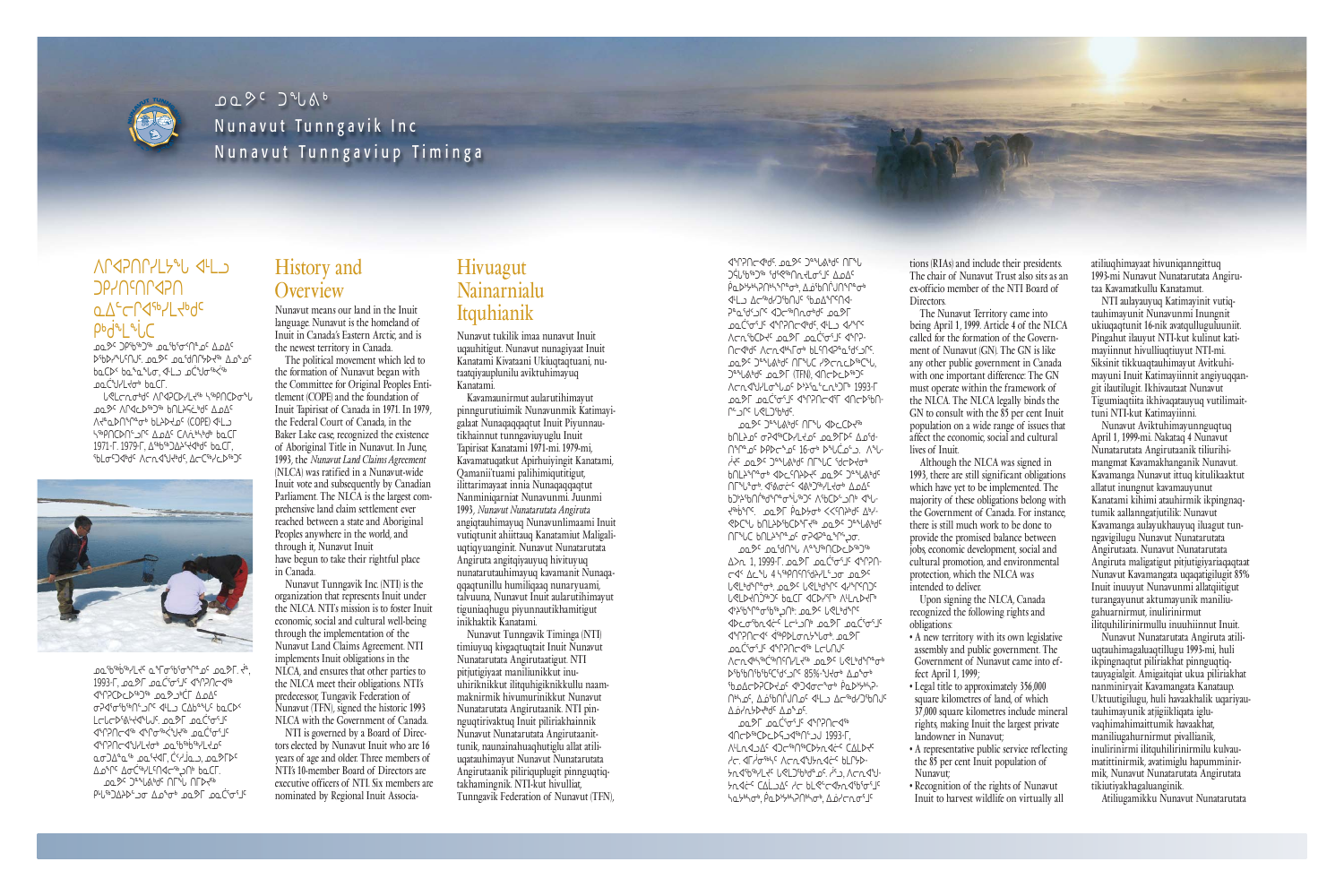lands and waters in Nunavut, regardless of land ownership;

- Equal representation of Inuit on resource and wildlife management boards and institutions;
- The establishment of three national parks;
- Compensation of \$1.148 billion paid into a special trust fund over 14 years;
- A share of the royalties on minerals and oil and gas development on Crown lands;
- The right to negotiate economic, social and cultural benefits, and environmental protection resulting from non-renewable resource development on Inuit owned lands;
- The right to participate in the development of government's social and cultural policies affecting Nunavut.

# The Nunavut Economy

ᐃᓕᖅᑯᓯᑐᖃᓕᕆᓂᕐᒧᑦ ᖁᕐᕙᖅᑎᕆᔾᔪᑎᑦ, ᐊᒻᒪᓗ ᐊᕙᑎᑦᑎᓐᓂᒃ ᓴᐳᓐᓂᐊᕈᑎᑦ, ᓄᓇᕗᒥ ᓄᓇᑖᕐᓂᕐᒧᑦ **IPOCIO**<br />
SILOWER<br />
SILOWER<br />
TOPOCIOUS<br />
TOPOCIOUS<br />
TOPOCIOUS<br />
TOPOCIOUS<br />
TOPOCIOUS<br />
TOPOCIOUS<br />
TOPOCIOUS<br />
TOPOCIOUS<br />
TOPOCIOUS<br />
TOPOCIOUS<br />
TOPOCIOUS<br />
TOP

> A number of factors combine to create daunting challenges for economic development in Nunavut, including an Arctic climate, remote geography, small population base, the lack of road or rail links to the rest of Canada, the high costs of labour and materials, and underdeveloped infrastructure systems. Consequently, Nunavut's economy today is heavily dependent on the public sector. This is recognized in Article 24 of the NLCA, which requires the federal, territorial and municipal governments to use public contracting to stimulate economic growth.

> Nevertheless, Nunavut has significant assets in minerals, an offshore fishery, a vibrant arts and cultural sector, and natural

ᐊᑎᓕᐅᖅᑕᐅᓚᐅᖅᑳᖅᑎᓪᓗᒍ ᓄᓇᕗᒥ ᓄᓇᑖᕐᓂᕐᒧᑦ ᐊᖏᕈᑎᓕᐊᖅ, ᒐᕙᒪᑐᖃᒃᑯᑦ  $\Delta$ C<sup>Sb</sup>YCDSbJC Ddo<sup>s</sup>u *NdeaDNCbdob* ᐱᓕᕆᐊᖑᔭᕆᐊᓕᖕᓂᒡᓗ:

- "QĊ<sup>ś </sup> QQĆ<sup>ŻĠ</sup> Q<sup>Q</sup>TơŚ LCbCDŚ NG IL O ∆A°⊾G U STLPA ACSP'O ᓄᓇᕗᑦ ᒐᕙᒪᒃᑯᖏᑦ ᐊᑐᓕᖅᑎᖅᑕᐅᓚᐅᖅᑐᑦ  $\Delta$  $\lambda$  1, 1999- $\Gamma$ ;
- LCLNJ Q º L TO º º º 0 º 0 º 0 º 0 º 0 º 0 º 0 º 10 º 10 º 356,000 PCLCL DOLP VipCDC) DA BARDO <u></u> ႭჼႺσჼϸჼσჼჼ, ΔΩΔς ႭჼႺσჼϸϹჼϸϹ ᐊᖏᓂᖅᐹᒥ ᓄᓇᒥ ᓄᓇᕗᒥ; • LRLbdaDc Veppoverby <LLpdaDc ᐃᓄᐃᑦ 85%-ᒥᒃ ᐊᒥᓲᓂᖃᖅᑎᓪᓗᒋᑦ ᓄᓇᕗᒥ;
- ∆⊂⊂º•Yơ º ∧⊀ºఒ▷∩Րሃᢧ⊀ơ , ம2) D° ∆ *ك*ړ م° √ او ∕ا∕ ∕ا∕ ∕ا ᑕᒪᐃᓐᓂᖅᑲᔭᖅ ᓄᓇᓂᒃ ᐃᒪᕐᓂᒡᓗ ᓄᓇᕗᒥ, ᑭᒃᑰᒐᓗᐊᖅᐸᑕ ᓄᓇᖁᑎᓖᑦ;
- ∢≯√`פ∆ ∙√ ∕اכ <sup>6</sup>ט∆4לי∛ ∙ ᐊᑐᖅᑕᐅᔪᓐᓇᖅᑐᓂᒃ ᐆᒪᔪᓕᕆᔨᒃᑯᓐᓂᒡᓗ ⊲>⊂M}⊄ b∩L}⊄ ∩Г>√⊄∙⊇:
- \™P\Mqdvdo **Δ**⊂Ωולאיךלס ריטביקאייס:
- a-chadians \$1.148 Acta <br />
<br />
<br />
<br />
<br />
<br />
<br />
<br /><br /><br /><br /><br /><br /><br /><br /><br /><br /><br /><br /><br /><br /><br /><br /><br /><br /><br /><br /><br /><br /><br /><br /><br ᐃᓛᒃᑰᖓᔪᒃᑯᑦ ᑮᓇᐅᔭᓄᑦ 14-ᓄᑦ ᐅᑭᐅᓄᑦ;
- *∧*'6CD)∩ ๑°ๅº ๑°ๅº ๑'ๅ ใ๑๔ DУ S° ๑ ≫™av⊃cDro-by Jabro ᠘᠐ᡗ᠂᠕᠕᠃ᡁ᠖



• ᐱᔪᓐᓇᐅᑎᖃᕐᓂᕐᓗ ᐊᐃᕙᐅᑎᖃᕈᓐᓇᕐᓂᕐᒧᑦ ₿ႭϷ<sup>ϧ</sup>ϧϞϡϽϺϧϞͼͺϪͽϟϲͷϭ·Ϳͼ  $\Delta$ an an Cholocho and Cholocho A ᐊᕙᑎᑦᑎᓐᓂᒃ ᓴᐳᓐᓂᐊᕈᑎᓄᑦ ᓴᖅᑭᑉᐸᓪᓕᐊᔪᒃᑯᑦ ᐊᑐᖅᑕᐅᒃᑲᓐᓂᕈᓐᓇᖏᑦᑐᓄᑦ SES WAL OF OU SALL AND CHANG

• ∧तº DU SP & CD SP CD CP CP CP <u></u> ∆⊂<sup>ק</sup>ל∩״מי ᐊᒃᑐᐊᓂᓕᖕᓂᒃ ᓄᓇᕗᒧᑦ.

## <u></u> JO 2 º PODY SHANN

**SU S** ᐱᕙᓪᓕᐊᑎᑦᑎᓂᕐᒧᑦ ᓄᓇᕗᒥ, ᐱᖃᑕᐅᓪᓗᒋᑦ ᐅᑭᐅᖅᑕᖅᑑᑉ ᓯᓚᖓ, ᐅᖓᓯᒃᑐᒥ ᓄᓇᖃᕐᓂᖅ, <u>SAS in the proposition of</u> "<del>مه ان بان الطرفان الشهر من المجمور الكوار</del> **INAP OF DOCADE DOCT, PAPTOMIC** ∧⊂∩∩™G שכ"ף Arch∩ <u></u> CALALLE, DQ & PODYSING ᑐᓐᖓᕕᖃᓗᐊᖅᑐᑦ ᓇᖕᒥᓂᕆᔭᐅᔪᓄᑦ. ᑕᒪᓐᓇ ACCNSPL OQSE OQCSOSIC ᐊᖏᕈᑎᓕᐊᑉ ᐃᓚᖓᓂ 24-ᒥ, ᒐᕙᒪᑐᖃᒃᑯᑦ, ᓄᓇᕗᑦ **U** SL DAL ON THE SHOW OF THE WALL ᐊᑐᖃᑦᑕᖁᑉᓗᒋᑦ ᑳᓐᑐᕌᒃᑎᒍᑦ ∧ኆ፦⊲∩ኆº∟º ផ้ฉD ᑕᐃᒪᐃᒃᑲᓗᐊᖅᑎᓪᓗᒍ, ᓄᓇᕗᑦ ᐱᑕᖃᓪᓚᕆᒃᑐᖅ ≫Game Changer LAN Changer Changer ᑲᔾ`ᔭᕐᓇᖅᑐᓂᒡᓗ ᓴᓇᓐᖑᐊᒐᓂᒃ ᒥᖅᓱᒐᓂᒃ ᐊᒻᒪᓗ

Angiruta, Kanataup ilittarimayait ukua piyunnautit piliriakhallu:

> ∆⊂<sup>⊕</sup>dt Chrydoton all Chr Ⴆ<sup>ϧ</sup>ϞჼႭჼႦჂჼჾ ჂႠϚჼჼჂႠჀትჂ<sup>ჿ</sup> ለϷՐ<del>ሃ</del>ϷჼႠჀჼჂჼჼ ᓄᓇᕐᔪᐊᕐᒥᖔᖅᑐᓂᒃ. ᐃᓄᐃᓪᓗ ᓄᓇᒥᒃ ᐅᑭᐅᖅᑕᖅᑐᒥ ᖃᐅᔨᒪᓪᓚᕆᒃᑐᑦ ᐊᒻᒪᓗ <u>ړ</u> **IARD∩**'6°∨∟G®∩°LO ᓄᓇᑖᕐᓂᕐᒧᑦ ᐊᖏᕈᑎᓕᐊᕐᒥ. 2003-ᒥ, ᐊᖏᔪᖅ <u>"</u><br>∧לכבללכטים, נאסי **IO** ᓇᖕᒥᓂᖃᖃᑕᐅᔪᓄᑦ ᓄᓇᕗᒥ ᐱᕙᓪᓕᐊᓂᖓᓄᑦ,



- Nutaaq aviktuhimayuq nanminiq maligaliuqtiqaqtumik inungnullu kavamamik. Kavamanga Nunavut pinnguqtuq April 1, 1999-mi;
- Maligatigut atiqaliqhutik 356,000 kikkagiktut kilometers-nik nunamik, tapkunanga 37,000 kikkagiktut kilometers piyunnautiqaqhutik uyaqqaqqanik uyagakhiugakhanut, Inuit angitqiamik nanminiqaqtuuliqhutik nunamik Nunavunmi;
- 85%-mik Inuinnanik inuqarnia Nunavut takuhiuqhugu inungnik havaktiqagahuaqhuni.
- Ilittarimayauniit piyunnautainnik Nunavut Inuit anngunahuarnirmut umayunik tamainivyak nunani imarnilu Nunavunmi, kia nuna nanminirigaluaqqagu;
- Avvagiiktunik kivgaqtuiyuqaqtuq Inungnik piyakhanik umayuniglu munaqhinirmi katimayini timiuyunilu;
- Piqaligutauyuq pingahunik Kanatami pulagaqtarvingnik;
- Himmautikhak \$1.148 pilian akiliqtauhimayut tutqumayinut tigumiaqtinut maningnik 14-ni ukiuni;
- Avvarhaqtaqhutik uyagakhiutunit urhuqyuaqhiutunit gasiliqhiutunillu Quin nunangini;
- Piyunnaunmik aivarunarnirmik maniliugahuarnirmut inulirinirmut ilitquhilirinirmullu ikayuutikhanik avatimiglu hapummitjutikhanik nunnguttaqtunik piyunit Inuit Nanminiq Nunaqutainnit:
- Piyunnaunmik ilauyautjutikhamik havaktauniinni Kavamatkut inulirinirmut ilitquhilirinirmullu atuaganut aktumayunik Nunavunmut.

Inuit uqauhiat uqauhiulluaqtuq Nunavunmi. Amigaitqianut Inungnut hivulliuyuq uqauhiat, atuqtauplunilu humiliqaaq. Amihuyut aviktuhimayuni

beauty that attract tourists from around the world. It also has a population that has demonstrated an ability to master the Arctic environment and the political astuteness to negotiate a significant land claims agreement. In 2003, a comprehensive economic development strategy was adopted jointly by the key stakeholders in Nunavut's development, collaborating through a body called the Nunavut Economic Forum.

## Inuit Language

The Inuit language is the primary language spoken in Nunavut. It is the first language of the majority of the Inuit population, and is widely used. There are many regional and local dialects, but generally speaking, Inuit across Nunavut can understand one another. The preservation and growth of the Inuit language is a primary objective of NTI.

# Inuit Culture

Inuit are proud of our culture and society, and place great importance on protecting and promoting all aspects of our distinct worldview. Inuit are a land and sea-based people with a rich and diverse oral history. Although Inuit have incorporated southern tools wherever practical and useful,



#### Nunavut Maniliugahuarnia

Kaffit allatqiit atauttimut ayurhautauvaktut maniliurnikkut pivallianirmut Nunavunmi, ilautilugit ukiuqtaqtup hilanga, unngahiktumi nunaqarniq, ikittunik inuqarniq, apqutikhailliurniq ahinut Kanatami, akituvalaarnia havanganiup hunavaluillu havautikhat, nakuulluanngittullu nunaliurutikhat. Taimainmat, Nunavut maniliugahahurnia ublumi uqumaittumik naaruhuktuq inungnik kivgaqtuiyunik. Una ilittarimayauyuq Nakataq 24-mi Nunavut Nunatarutata Angirutaani, pitjutauyuq kavamatuqatkut, aviktuhimayuni nunalingnilu kavamauyut aturiaqaqhutik kantranik nauhimaaquplugu maniliurnikkut pivallianiq.

Taimaitkaluaqtillugu, Nunavut angiyumik nanminiqutiqaqtuq uyagakhiugakhatigut, taryurmi iqalukhiurnirmik, hanannguagaliurnirmi ilitquhilirinirmilu pivallianirmik, nunamik pinniqtumik pulaqtunut tikitjutauvaktuq nunaryuamit. Inuqaqhunilu takuhiurihimayunik ayunnginnirmingnik ukiuqtaqtup avatiani kavamaunirmilu ayunnginirmik aivaqtaqhutik angiyumik nunatarutip angirutaanik. 2003-mi, hivituyuq maniliiurnikkut pivallianirmut apquhiugak atauttinit angiqtauhimayuq ilauyunit Nunavut nauniani, piqatigiikhutik timikkut taiyauvaktumik Nunavut Maniliurnirmut Katimayit.

## Inuit Uqauhiat



# ᓄᓇᕗᑦ ᑐᖓᕕᒃ Nunavut Tunngavik Inc Nunavut Tunngaviup Timinga